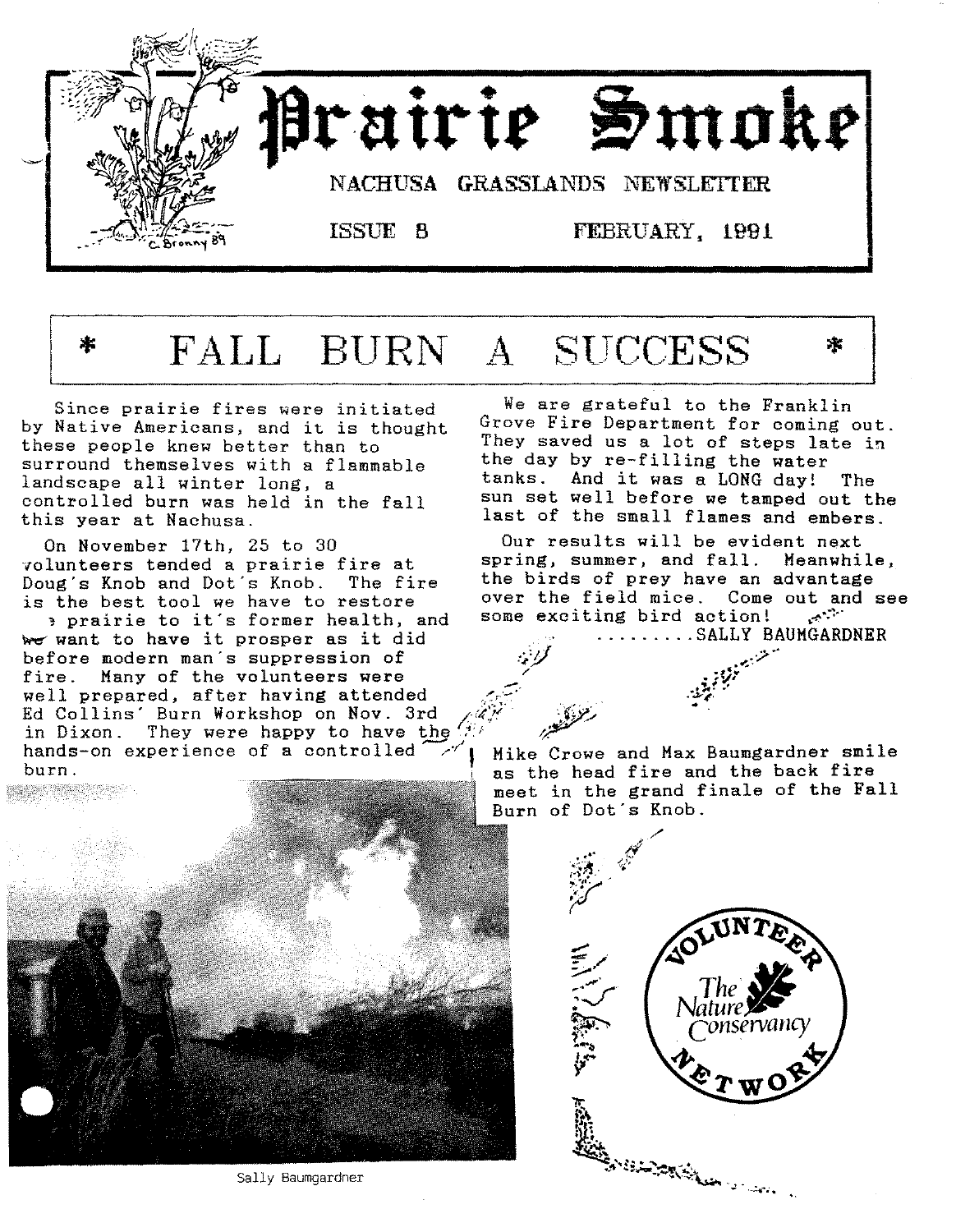

This spring a large scale field experiment will be initiated at Nachusa Grasslands. The research project, focusing on predator-prey relationships, will be conducted along the southern edge of the Conservancy's property. The investigation will help answer a wide variety of ecological questions, from a local to an international scale.

A current line of ecological thinking is that small mammal populations are limited by their food supply. This idea is, to a certain extent, correct. However, very little. is known about the effects predators have on small mammals. My experiment will utilize game farm netting and fencing to keep predators from<br>capturing small mammals. This design capturing small mammals. is referred to as an exclosure. By live-trapping at monthly intervals inside the exclosures it will be possible to monitor the small mammal populations. Dr. Peter Meserve, a research ecologist at Northern Illinois University, is conducting similar work in central Chile. Nachusa will act as a North American model for comparing predator-prey relations between the two continents.

Closer to home, the experiment and small mammal trapping will help answer a long list of questions: For example, What small mammal species are present at Nachusa (preliminary work has found meadow voles, prairie deer mice, northern short-tailed shrews, masked shrews, and thirteen-lined ground squirrels). What kind of numbers or densities of small mammals does Nachusa support? In some parts of North America the numbers of small mammals are known to fluctuate or cycle, does this apply to northern Illinois? What type of impact do the predators have on survival and densities of small mammals, in other words how much do predators keep small mammal numbers down?

<sup>2</sup><br>2 This leads to the second portion of<br>ay research at the Grasslands. Some ny research at the Grasslands. of the methods used in this part of the study will, probably, sound quite unusual, if not down right repulsive. to some people. When hawks and owls~ feed they either swallow their prey whole or in large chunks. Later, they regurgitate the fur, skin, and bones in a compact pellet. The scat (a technical term for animal droppings) of carnivores, such as fox, coyote, and weasels, can also be tightly packed and composed primarily of fur and bones. By analyzing the pellets and scat it is possible to determine what the different predators are eating and in what proportion. The request I am about to make is going to be rather unusual. Yes, you guessed it, I would like any carnivore scat and/or raptor pellets you may find while walking around at Nachusa (or even near Nachusa for that matter). Carnivore scat and raptor pellets are relatively easy to identify from other animal droppings by their high content of fur and bones.



A somewhat more enjoyaoie pursuit will be monitoring the predators in and around Nachusa. I am interested in any sightings or signs of foxes (red or gray), coyotes, weasels (least or long-tailed), badgers, or cats. Some people may be surprised to see cats on the list. However, natural or not, both family pets and feral cats can reek havoc on wildlife. One study even suggested chat in the Midwest, cats limit prey for hawks and owls to such an extent that the avian populations are significantly reduced.

Though only one species of snake that preys on small mammals, the western fox snake, has been recorded at Nachusa, it is worth keeping your eyes open for racers, rat snakes, and bullsnakes. In the past decade the number of reptiles and amphibians has taken a drastic decline. It would be nice to know that some of these fascinating and unique creatures may still be found at Nachusa.

Can't. page 3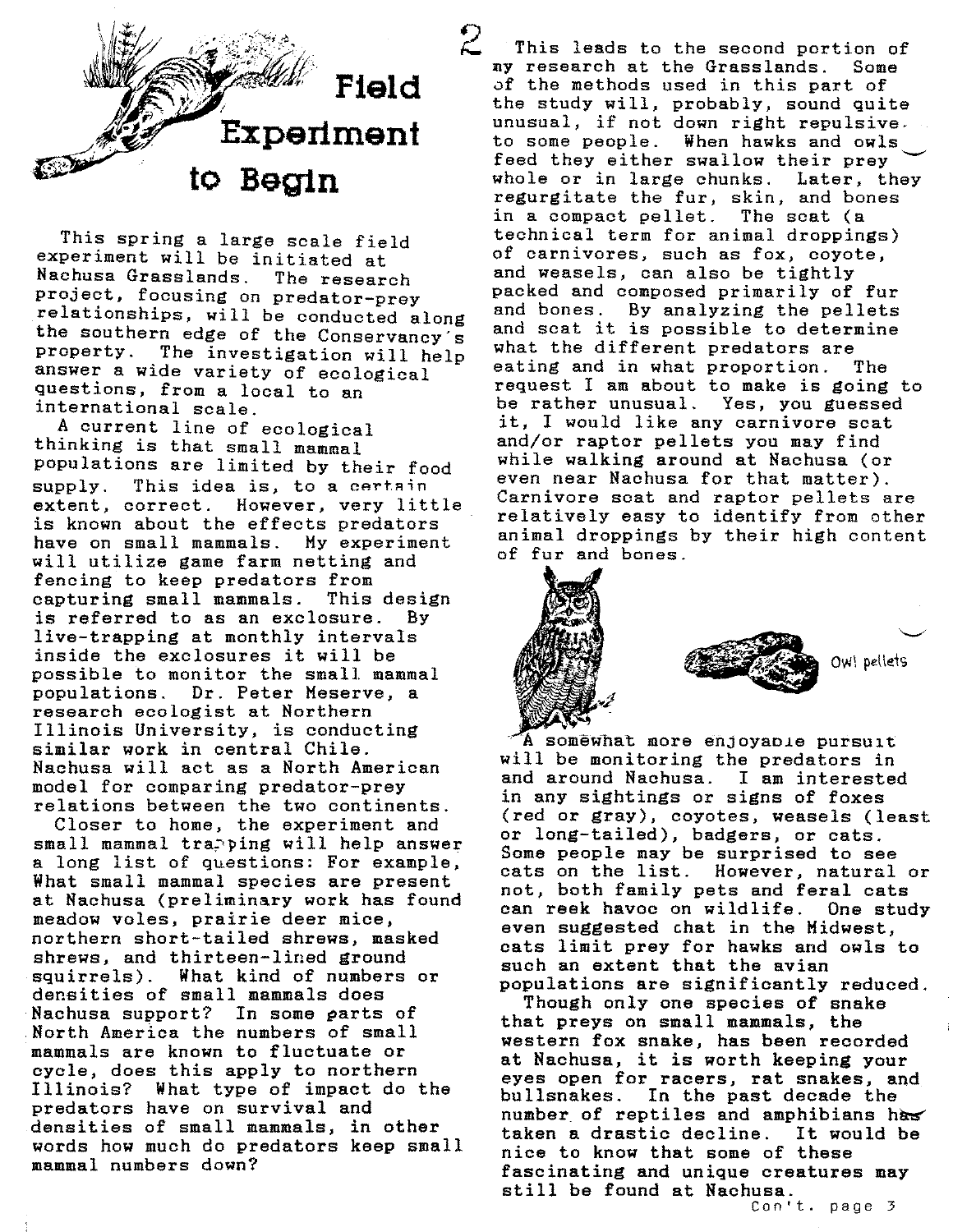



The last group of small mammal preditors, and many peoples favorites, are the hawks, owls (collectively known as raptors), and shrikes. I am interested in any sightings or nesting records from the area of Nachusa Grasslands. A better understanding of the food sources and current reproduction of these beautiful and magnificent birds will go a long way in aiding their management and future preservation.

If you do see any of the above predators, or know of any scat, dens, nests, roosts, or pellets I would greatly appreciate hearing from you. Please feel free to give me a call (home, [after 7:00 PM] 815/753-7846) or drop me a line at: John Yunger, Dept. of Biological Sciences, Northern Illinois Univ., DeKalb, IL 60115 --

ank you. Also, if you have any ~estions about the project or are interested in a more detailed description of the work I am more than willing to try and be of assistance. .......... by JOHN YUNGER

## **3 Notes from Isabel**

### PARASITIZED

Two Illinois birds are parasites or at least parasitize other bird's nests. It bothers to see a small bird such as a warbler feeding a big baby<br>cowbird. There are birds that will There are birds that will put a nest over their eggs if the nest also has a cowbird egg or eggs in it. At the Colored Sands bird banding station, cowbirds are put in a cage if found in the nets. When other birds have their babies off the nest, they're released.

The other parasite bird is an exotic from Asia, the pheasant. Because of the pheasant, our native prairie chickens are nearly gone. Like the cowbird, pheasants will lay their eggs in other nests, they lay a goodly<br>number, too. These eggs hatch before These eggs hatch before those of the prairie chickens and which babies do you think get the<br>food? Some members of the Nature Some members of the Nature Conservancy can remember when prairie chickens boomed at Green River Conservation Area. They're all gone from there now.

#### BADGERS

An animal like a big dust mop is the<br>badger. He feeds on other animals He feeds on other animals usually at night. He isn't good to eat but has fur sometimes used in paint brushes for artists. This fur was once used for shaving brushes, too.

#### SKUNK CABBAGE (Symplocarpus foetidus)

Skunk Cabbage, found in humus-rich soil of wet woodlands and marshes, often appears before the snow is gone, from maid-February to April. So intense is the heat generated within the developing floral sheath (called a spathe) that it thaws the frozen earth and lelts a circle of snow. Flies and gnats are attracted to the fetid odor or the warmth of this unusual plant. The insects pollinate the tiny flowers.

The spathe is purple and green, leaves are large, heart-shaped and may be more than 2 feet long and nearly as wide. They appear after the plant has flowered, usually 6 to 8 per plant. The perennial root system consists of a large upright rhizome.

As the spadix decays it leaves a pile of pebble-like seeds on the soil surface. Roots and young leaves of skunk cabbage served as food for Native Americans. Care had to be taken not to harvest the poisonous Indian poke which somewhat resembles skunk cabbage. The Meskwaki tribe applied rootlets to ease toothache. One tribe inhaled the pungent odor of crushed leaves as a treatment for headache. Pioneers also used skunk cabbage to treat a number of ailments until the late 19th century.

Visit Nachusa's skunk cabbage on April 13 with Tim Keller?

Skunk Cabbage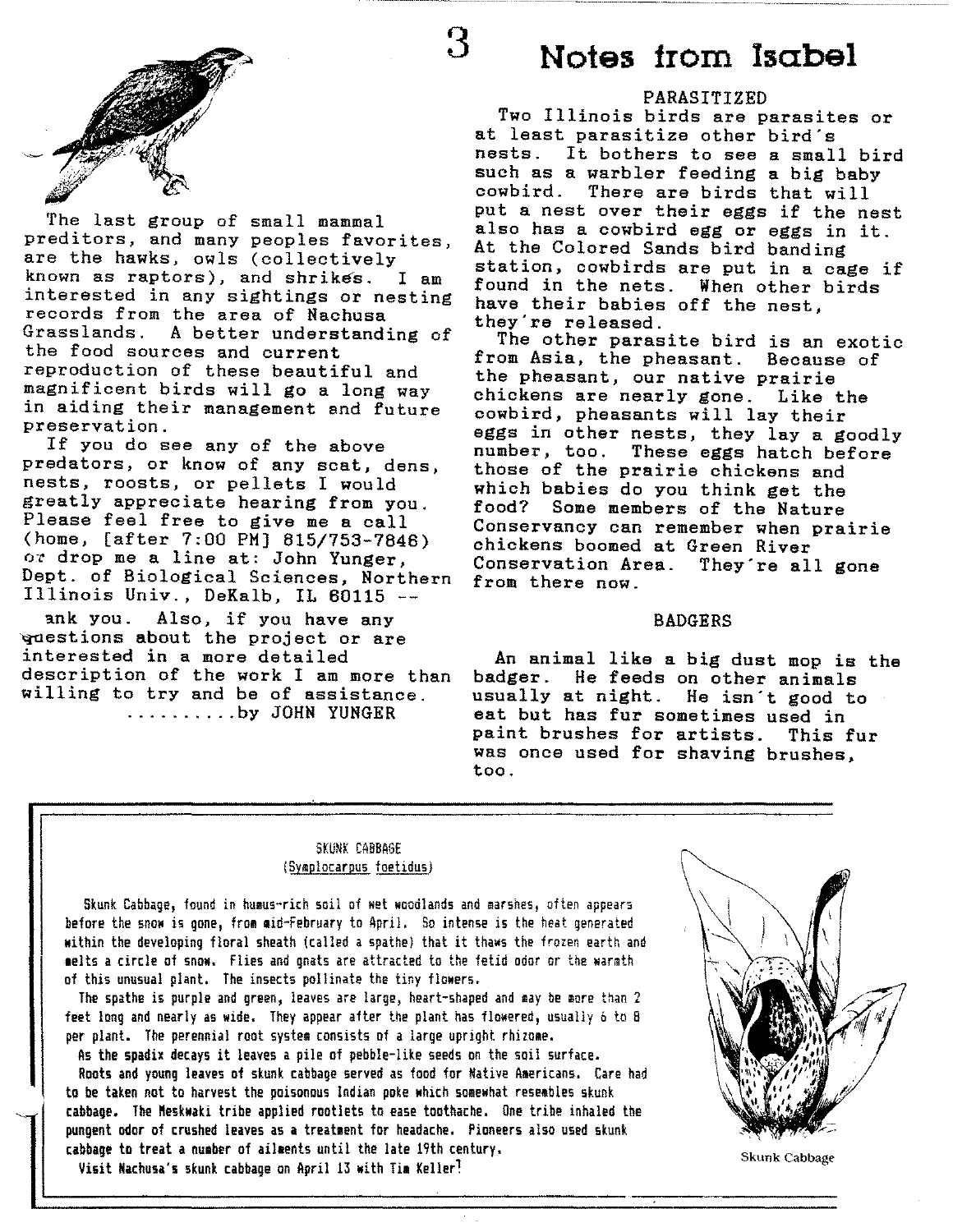## **B1rds - Birds - Birds**

The enthusiasm of Ann Haverstock has had much to do with the breeding bird<br>survey at Nachusa Grasslands. This is survey at Nachusa Grasslands. to say nothing of the countless hours Ann has devoted to the project. Ann would be the first to assure you, however. the rewards are GREAT.

Ann has initiated the survey using the methods used by the Illinois Department of Conservation in their ongoing Illinois Breeding Bird Atlas Project. To refresh our memories ...the objectives of Ann's survey are: - to document all species breeding on the preserve; -to recognize their habitat requirements; -

to provide a baseline data, against which future changes can be measured; and - to estimate population densities of certain species.

Three routes were established because of the size of Nachusa. After eleven visits during the survey, Ann reports, "We identified 73 bird species using the preserve during the breeding season. Of these 32 are considered 'confirmed' breeders according to criteria used in the Illinois Breeding Bird Atlas Project"

Two easily seen "confirmed" breeding behavior are first; recently fledged young (not capable of long flight) and second adult birds carrying food and feeding young. Some of the joys Ann mentioned, that back yard birders miss and Nachusa surveyors experience, are parent birds feeding the gaping beaks of Lcggerhead Shrikes, Lark Sparrows, Grasshopper Sparrows, and Orchard Orioles. The singing birds are Veerys, Whip-poor-wills, White-eyed Vireos, and Yellow Breasted Chats. "This diversity of species is brought to you not through our monocultured grass yards, but through this unique grassland", Haverstock instructs.

Ann credits Bette Hesten of Geneva, Roger Hotham of South Elgin, Margaret Mechtenburg of Dundee, and Jack Pomatto of Bartlett for faithful hours of work during the height of breeding season. Their hours in the field not only helped the statewide Breeding Bird Atlas but set the ground work for population studies next season at Nachusa.



Some reportable results of the summer work include two pair of Upland Sandpipers using Nachusa. One pair is thought to have had breeding success. This is not confirmed, as Ann states, "because the bird was too agitated for me to stay with it longer". Positively two and likely three pair of Lark Sparrows had breeding success. Grasshopper Sparrows -abundant, abundant, abundant. "Too many for this volunteer to count", Ann<br>assures, Vesper Sparrows were noted Vesper Sparrows were noted in the area. Six strong territories for Dickcissels were recorded by Ann<br>and her volunteers. Ann reports, "A Ann reports, "All the territories seemed to have a' singing post or tree and abutted a crop field". Two pair of Bobolink were using the Main Complex of Knobs mere amang one nain complex of mnops. Recorded singing· on June 26th, at the northern end of the site, were three male Whip-poor-wills. One male Veery singing in the breeding season on Jul 25th was reported. The Loggerhead Shrike was observed on four occasions~ -- two adults feeding and one fledged young.

Can't. page 5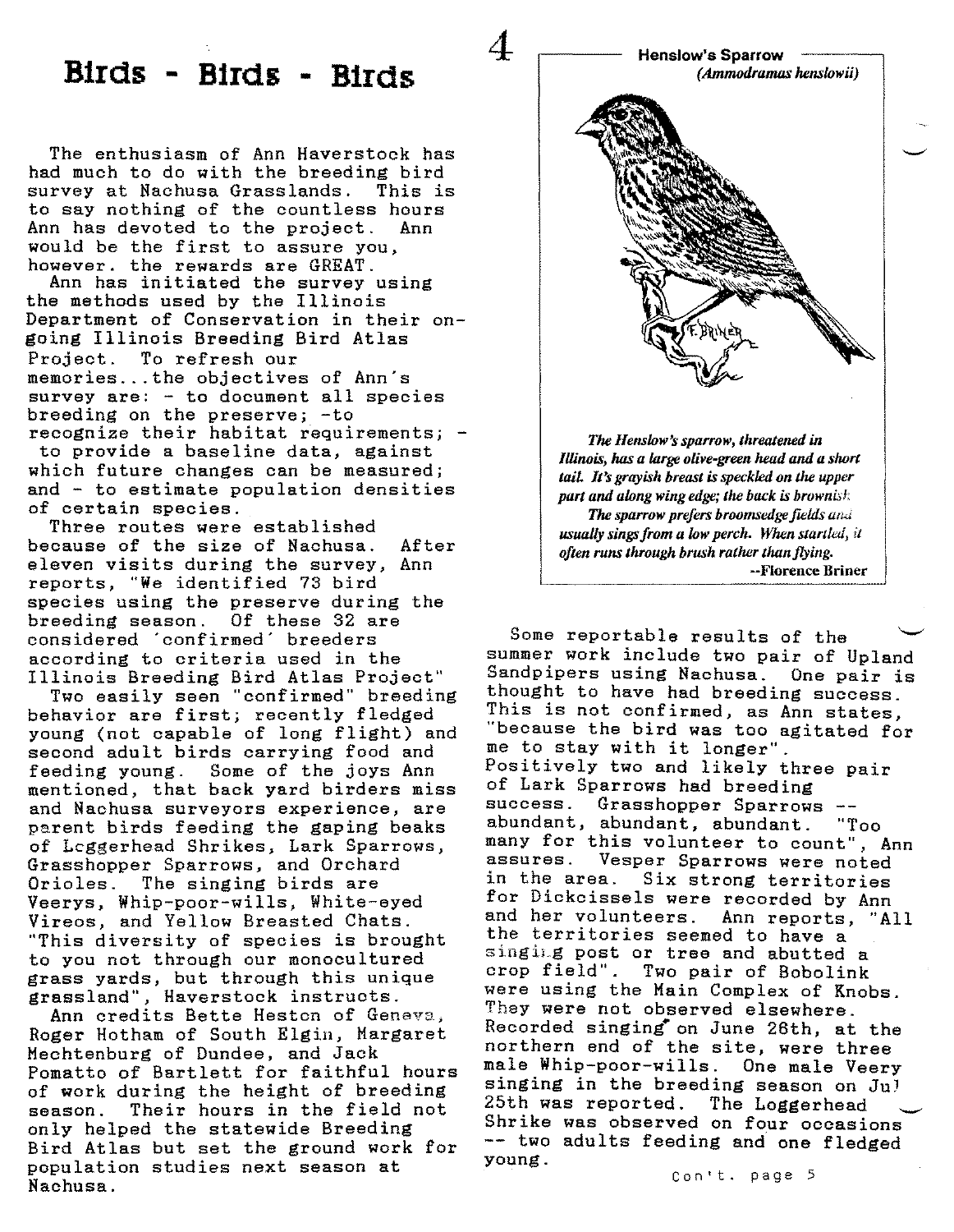5

Ann adds, "I had great fun watching Nachusa's birds, but I did become a<br>bit torn. While I was to focus on While I was to focus on the breeding birds, my neck kept bending

wnward to notice the many native  $\overline{p}$  ants of which I had read and not seen. These are the unusual native These are the unusual native plants, that attract a variety of insects and bring the diversity of birds" .

One late note from Ann on December 11, 1990, "I visited the savanna we burnt and a Northern Goshawk was kind enough to pop up on a branch. Nachusa is special!".

We look forward to exciting news from our "birders" in 1991.

### FRO M T H B G U B S T **BOOK**

Again we have had guests from a wide variety of locations -- Juneau, Alaska; San Antonio, TX; New Jersey; Fulton, MO; CA; Wisconsin; Iowa; along with our usual towns and cities.

Some comments --- "Thank you - this is beautiful!" --- "Breath taking" --- "The grasses were a splendid color" --- "Great, keep it up!" --- "Such a beautiful remnant of the past. Just breathtakingly beautiful with the high winds in the grass."

Several guests recorded birds sighted, others noted weather<br>conditions. All very interes All very interesting!

## II **GOOD BYE** II **<sup>1</sup> TED WOOD - INTERN**

Ted Wood, fall intern at Nachusa Grasslands left our area early in December. He prepared a "summary of how things stand at the conclusion of my stay".

I'm sure our readers are interested in Ted's report. First he expressed his gratitude for the opportunity his internship afforded and how much he

joyed working at Nachusa Grasslands ~d with our volunteers. He was particularly appreciative of the loan of the apartment from Jeff Meiners and the experience of meeting and spending time with Dot Wade.

Following are some areas Ted reported on: BRUSH: - lots cut - high priority

should be given to girdling at the proper season

BRUSHWACKER: - one purchased - very fast and effective

FIREBREAKS: - Max's (Baumgardner) tractor is very effective for mowing breaks

SIGNS: - posted several "NO MOTOR VEHICLES" signs after noticing many snowmobile tracks

TILES: - probed and flagged the tile lines that drain the 30 acre bean field

WEEDS: - indicated on a map the locations of infestations of garlic mustard and white sweet clover

"IRE: - pulled, rolled, and removed ~lterior fences on the eastern twothirds of the preserve

Ted closes his report with this admonition, "Keep up your fantastic efforts in Illinois -- The Restoration State".

Good-bye, Best Wishes, and a job well done, Ted!



if) .,., ::J o...J ب<br>ن ca<br>Ca

"Hopefully, you will notice the efforts I have made, particularly with brush and fence removal", Ted reported. He continued, "Better yet, future visitors will notice only the open sweep of grasslands".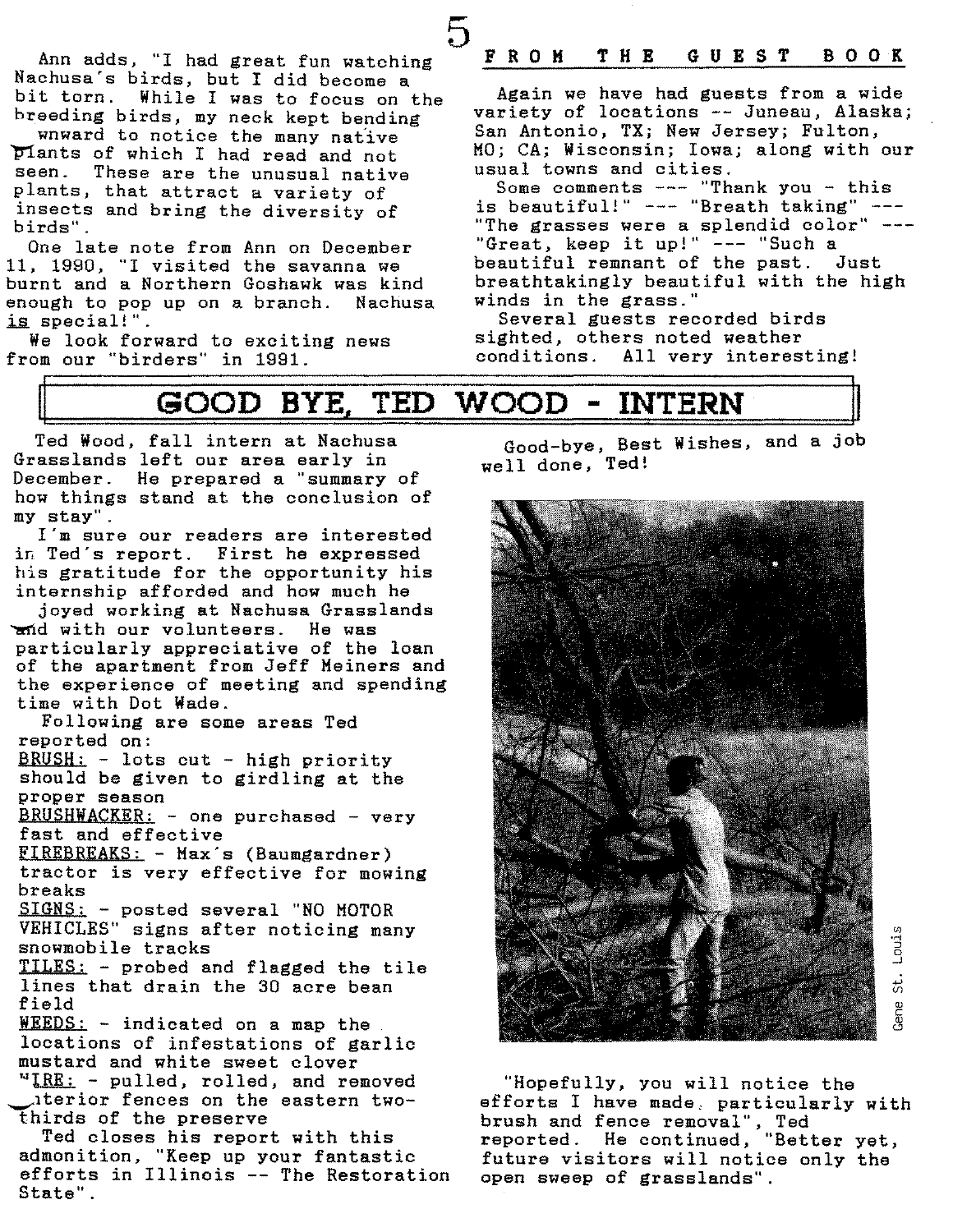# **Prom a Reader**

6

Prairie Smoke received an interesting article from one of our readers, Bob Parenteau, Freeport, IL. The article entitled, "Why The Illinois Settlers Chose Forest Lands" by A.G. Vestal, University of Illinois brings up some interesting points. It is a reprint from "Transactions of the Illinois State Academy of Science", December 1939.

The article includes a quote from H. H. Barrows, "The prairies of Illinois aroused the wonder of all early travelers. They were generally shunned by the first comers for several reasons:

(1) Absence of trees was thought to mean that they were infertile.

(2) Timber was imperatively needed for buildings, fences, and fuel.

(3) They did not afford running water for stock or mills.

(4) There was no protection from the bitter winds of winter, which, above all else, made the season disagreeable.

(5) To the farmer, the prairies with their tough sod and matted roots constituted a new and altogether unknown problem."



Another excerpt, of particular interest in the Nachusa Grasslands area because of nearby Grand Detour where John Deere perfected his early plow ---- "Development of steel plows in the 1830's accelerated further breaking up of prairie sod, solving difficulty No. 5 of Barrows' account, and extended cultivated fields into flatter and lower areas."

A serious problem that pioneers also oealt with, according to this paper, "which is nearly forgotten today", were swarms of flies. The article continues, "swarms of 'green-headed flies' which infested the prairie practically disbarred the traveler from using the larger part of the day in prosecuting his journey. The unfortunate animal exposed to their attack would be covered with these voracious insects........work and travel were practically suspended from nine o'clock until....evening. The timber was free from these pests." The writer concludes the "more or less amphibious larvae presumably developed in the prairie sloughs and mudholes. Such wet areas were reduced in number and extent as the settlers gradually were able to drain the prairies, and in consequence the fly problem was solved."

The article ends, "A summary listing of the difficulties, with emphasis on the first two as most important, might be as follows:

Poor drainage; Lack of timber for buildings, fences, and fuel; Difficulty of tillage; Lack of protection from wind, especially in winter: Difficulties of travel and  $~$ transport; Water-supply difficulties; Prairie flies."

#### RD I TOR 'S COMMENTS

Just a word about our Volunteer Calendar, it's an insert so our readers can keep it for handy reference. We hope you will find it helpful in planning your activities. Include several visits to Nachusa Grasslands this season. And we always need more volunteers! Don't miss these exciting activities. It's a fascinating experience to visit the Grasslands any time of the day or year.

Another reminder -- we are always happy to hear from our readers. Suggestions for articles, articles, ways to improve the newsletter, photos, and line drawings are needed for each issue.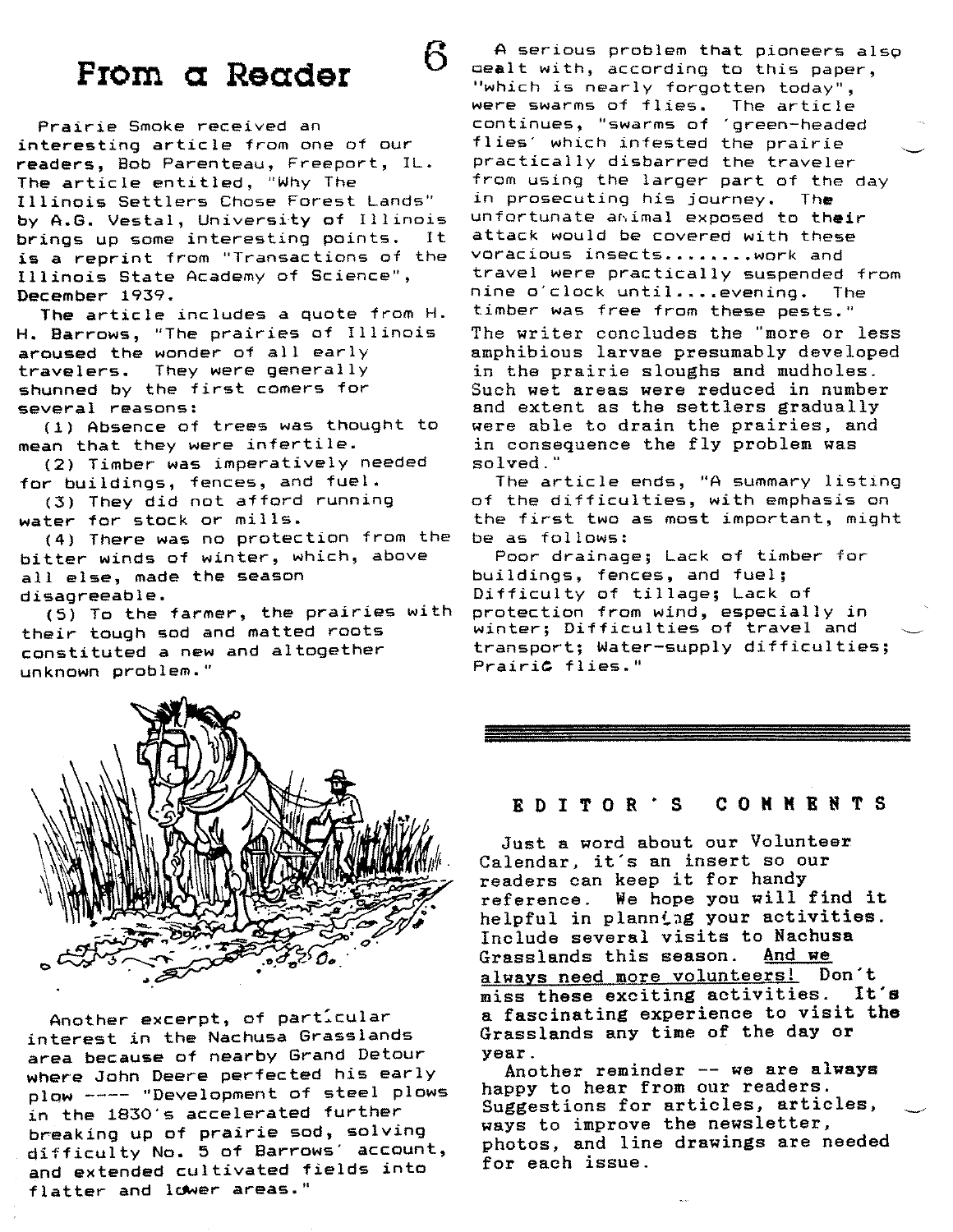# **COMING EVENTS**

## -- **Volunteer Educational Opportunity**

This year, Volunteers at Nachusa are in for a real treat! In addition to the many fascinations provided for us at the Grasslands, three outstanding educational opportunities have been planned to help each of us broaden our appreciation of the total Nachusa<br>experience. The first of our three The first of our three events is scheduled for April 20 and will start at 1 PM. To celebrate Earthday 1991, Thelma and Al Dahlberg will share with us another viewpoint of Nachusa in pre-settlement days - the customs and habits of native Americans. Come; join in the learning experience. It is sure to help each of us grow even more in our ability to interpret events and significance of the wonders of Nachusa.

As noted on the calendar, there will also be a Steering Committee Meeting that day starting at 9 AM. You are ~ucouraged to bring a sack lunch, a )ft drink and enjoy some post-meeting Fellowship with our great volunteer corps. Then we can all look forward to a really enlightening presentation by the Dahlbergs starting at 1 PM. (And, if you bring your camera, Gene St. Louis will help you capture the Prairie in Spring when he leads his first photo day tour!)

Hope to see you there; oh, yes, your friends and other friends of Nachusa are certainly welcome! More details?; call 708/6SS-HAWK.

.... .from MAX BAUMGARDNER

### **KARCH 2 - NORTHERN ILLINOIS PRAIRIE WORKSHOP**

The 10th gathering of professional and amateurs involved in restoring, preserving, researching, managing, and interpreting our natural areas will be hosted by Northern Illinois University in DeKalb. Floyd A. Swink, taxonomist at the Morton Arboretum, will be the<br>keynote speaker. Representatives fr Representatives from Nachusa Grasslands will be there.

For a registration form contact the office of Continuing Education, Northern Illinois University, DeKalb, IL 60115, or call 815/753-0211.

### **APRIL** 13 - **TOUR**

As part of our April 13th tour at Nachusa, those wishing to see pasqueflowers in bloom are invited to the Byron Forest Preserve for- a 3:00 pm hike with Naturalist Chris Bronny. The dolomite hill prairies at the preserve have some of the most extensive populations of pasqueflowers remaining in Northern Illinois. If you would like to go up before April 13, call the "Pasqueflower Hotline" for current blooming conditions at  $815/234-8535$  and ask for Chris!

### **JUNE 1 AND 2 - DEDICATION OF JARRETT PRAIRIE CENTER**

This facility owned by the Byron Forest Preserve District is dedicated to the education and interpretation of prairie ecology in the Rock River<br>bioregion. Numerous activities Numerous activities, tours, and exhibits are planned for<br>this event. Tours and exhibits by Tours and exhibits by some of Nachusa's best are scheduled to occur! Call 815/234-8535 after May 1 for more information .

Anemoes are know as wind flowers because their fluffy seeds are blown about and carried by the wind. The Pasque Flower, a member of the Buttercup family, grows to a height of 4 - 8 inches. The flowers are purple to white with yellow centers, opening on silky stalks before the leaves appear. If there is no sunshine the flowers may not open. The leaves are deeply cut into narrow lobes and are covered with long silky hairs.

PASQUE FLOWER (Anemone patens)

Pasque Flower is the earliest blooming prairie plant, flowering in March - April. Found on dry hillsides, prairies, cliffs, and open woods, this species will not tolerate water-logged soil, nor does it like heavy grass competition. It does like open oak shade. Companion plants are leadplant, prairie smoke, prairie dropseed, and dwarf blazingstar. Seed production is greatly enhanced if the plant is protected from strong winds. Pasque is a strong example of  $\mathbf{p}_{\mathrm{asquelower}}$ 

Rumor has it we may see Pasque Flower at Nachusa one day! By-the-way, Pasque Flower is found  $s$ pelled both way, Pasque Flower and Pasqueflower, in references books, usually, however, Pasque Flower.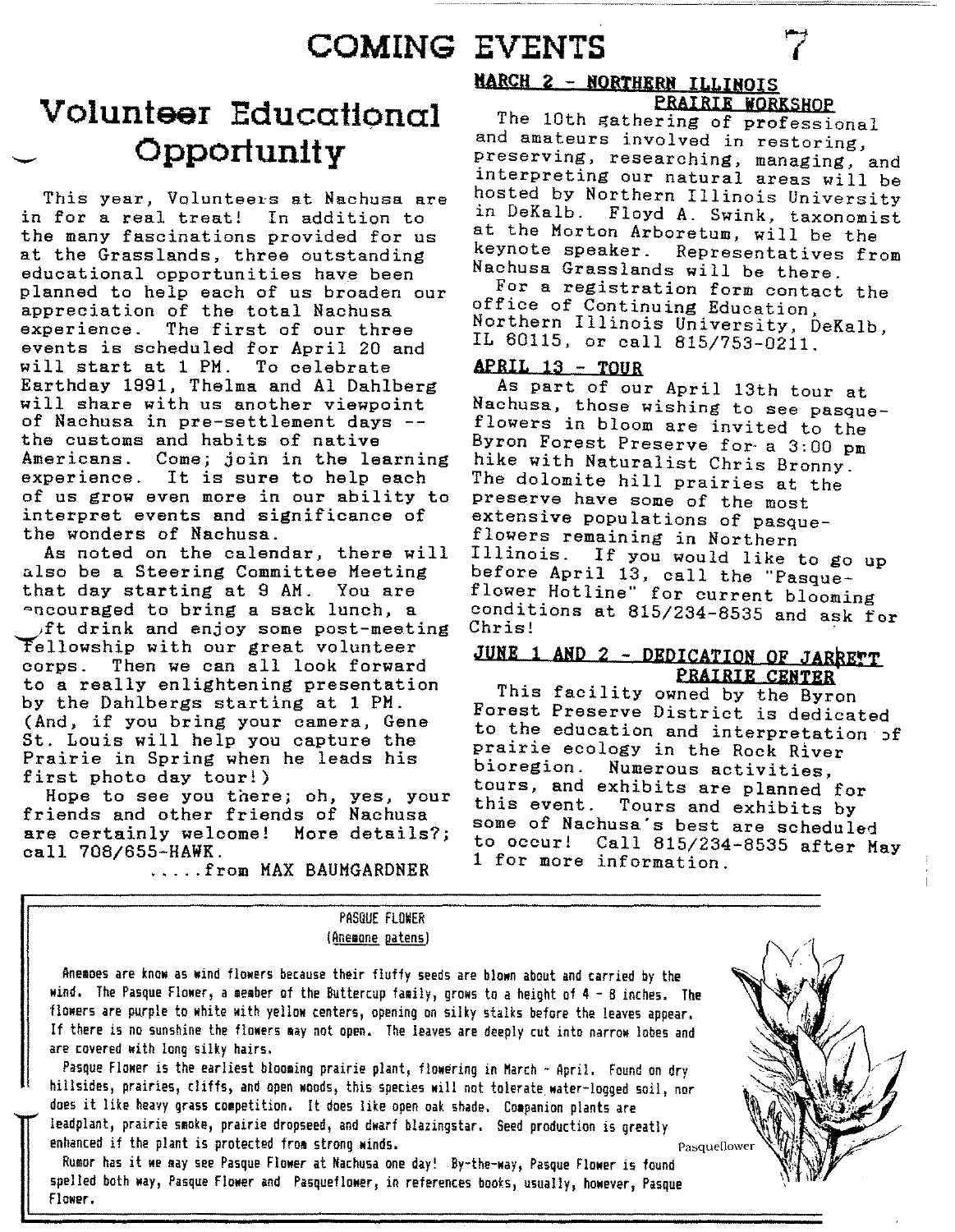| <b>PRAIRIE SMOKE</b><br><b>B97 UNION ROAD</b><br><b>AMBOY, IL 61310</b>                                                                                                                                                                                   | U.S. POSTROE<br>PAID<br>FINDOY, ILLINOIS<br>PERMIT NO. 58                                                                                                                                                                                             |
|-----------------------------------------------------------------------------------------------------------------------------------------------------------------------------------------------------------------------------------------------------------|-------------------------------------------------------------------------------------------------------------------------------------------------------------------------------------------------------------------------------------------------------|
| 8<br>E marthers.                                                                                                                                                                                                                                          | IN THIS ISSUE<br>FALL BURN A SUCCESSPAGE 1<br>by SALLY BAUMGARDNER<br>FIELD EXPERIMENT TO BEGINPAGE 2 & 3<br>by JOHN YUNGER<br>NOTES FROM ISABELPAGE 3<br>SKUNK CABBAGEPAGE 3<br>BIRDS - BIRDS - BIRDSPAGE 4 & 5<br>GOOD BYE, TED WOOD - INTERNPAGE 5 |
| SAM'S SONG<br>by Debra Osmer<br>This sighing symphony.<br>This marvelous refrain.<br>Nature's finest musicians<br>Are the trees, the wind, and the rain.   <br>Creaking branches, bending boughs.<br>Echoes of misty sound.<br>In the silence of the wood | FROM A READERPAGE 6<br>EDITOR'S COMMENTSPAGE 6<br>COMING EVENTSPAGE 7<br>PASQUE FLOWERPAGE 7<br>SAM'S SONGPAGE 8<br>by DEBRA OSMER<br>VOLUNTEER ACTIVITIES CALENDAR<br><b>INSERT</b>                                                                  |
| Adagio and allegro abound.<br>Come with me, take my hand<br>And listen to the trees converse.<br>The storm provides the words<br>To create a musical verse.<br>The cadence of the wind<br>Has no beginning and no end.<br>$N$ ature $\mathcal{L}$         |                                                                                                                                                                                                                                                       |

BRINGS YOU PRAIRIE SMOKE, THE NACHUSA GRASSLANDS NEWSLETTER.

*conservancy*

ILLINOIS FIELD 'OFFICE, 79 WEST MONROE, CHICAGO, IL 60603 -- PHONE *312/346-8166*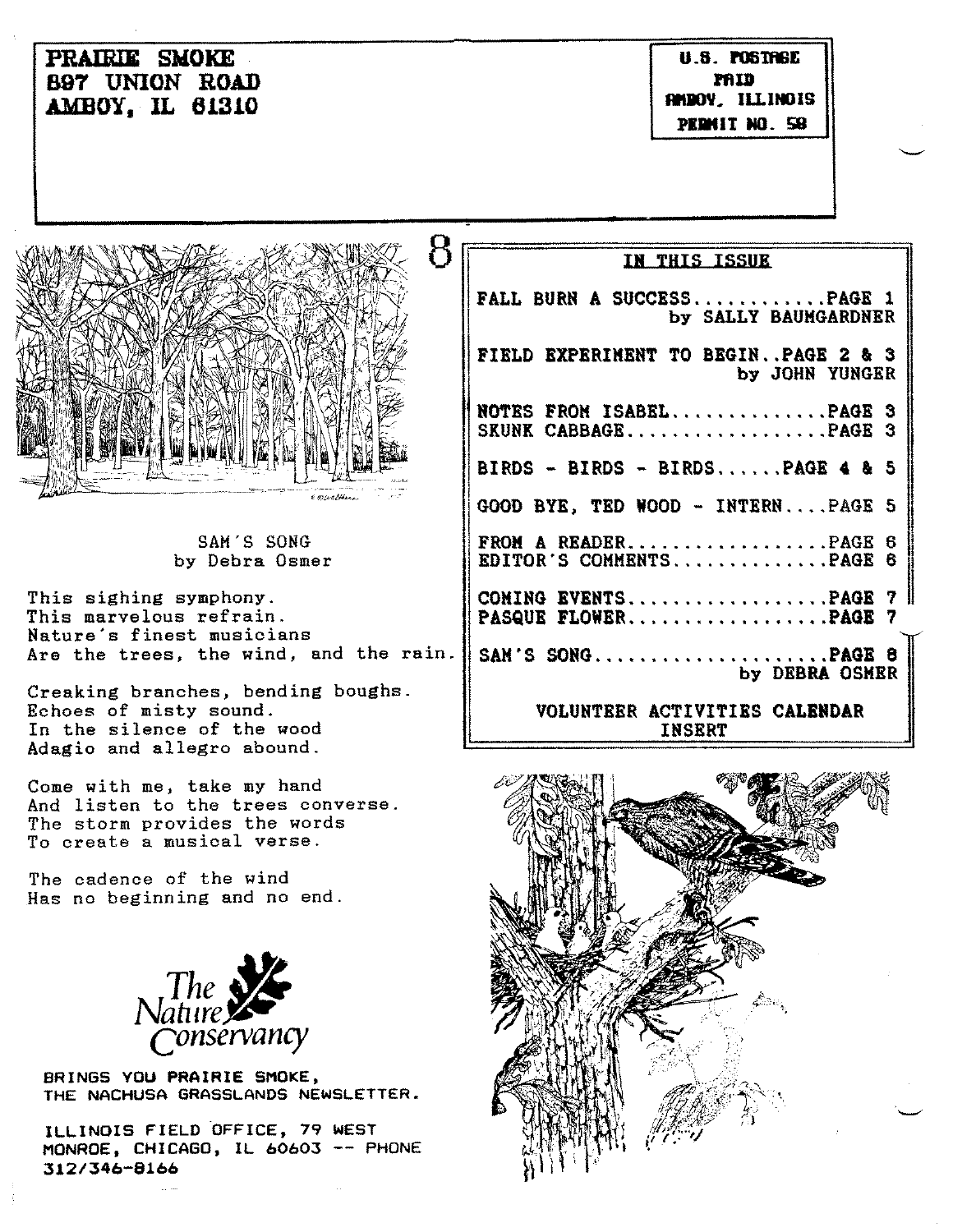### **1991 NACHUSA GRASSLANDS VOLUNTEER ACTIVITIES CALENDAR** JANUARY 1 HAPPY NEW YEAR NACHUSA VOLUNTEERS!!!<br>12 RAPTOR SURVEY - John Yunger 815/562-12 RAPTOR SURVEY - John Yunger 815/562-8052 Predator/Prey Research Project;  $2 - 6$  pm Hawks (car & foot); 6 - 9 pm Owls; 24 persons (max); bring binoculars and scopes 19 STEERING COMMITTEE MEETING - "Little Yellow House on the Grasslands". Four (4) mtgs in 1991; all meetings at TNC house on Lowden Rd. starting at 9 am - Please plan to attend! Max 708/655-4295 FEBRUARY 1 NEWSLETTER INPUT to Hazel Reuter 815/857-3623 Prairie Smoke is our communication with the world! Four (4) regular issues in 1991; Special issues, as required. 9 BLUEBIRD HOUSE CONSTRUCTION WORKSHOP - Jack Keegan 815/383-6871<br>15 MEWSLETTER PUBLISHED - Hazel Reuter 15 NEWSLETTER PUBLISHED - Hazel Reuter<br>16 RAPTOR SURVEY - John Yunger 16 RAPTOR SURVEY - John Yunger<br>23 DLANNING - SPRING BURN - Mi 23 PLANNING - SPRING BURN - Mike Crowe/Rob Baller 815/393-4572 MARCH 1 through APRIL 15 - SPRING BURNS - Mike Crowe 815/393-4572<br>2 NORTHERN ILLINOIS PRAIRIE WORKSHOP - NIU. DeKalb 2 NORTHERN ILLINOIS PRAIRIE WORKSHOP - NIU, DeKalb Bo Dziadyk will present a paper on grasses at Nachusa.  $\overline{9}$ BURN WORKSHOP - Mike Crowe TBA - SPECIAL EVENT! Trash pick-up one week after spring burn! Let's pick it up while we can SEE it. ---------------------------- 16, or 23 - PRAIRIE SEEDS PROCESSING PARTY - Dennis Lubbs -815/379-9060 APRIL 13 BRUSH REMOVAL - Ed Pleskovitch 815/626-8092 All brush and tree removal is directed by Ed - Call for details!! 13 TOUR - Focus on Skunk Cabbage - Tim Keller All tours start at Nachusa sign on Lowden Rd. at 10 am. Update information attached to entry post. Bring lunch -- nearest restaurant is 6 miles. Tour info of Special Tours - Ellen Baker  $-815/456-2283$ 20 STEERING COMMITTEE MEETING and EARTH DAY ACTIVITIES<br>20 SPRING PHOTO DAY - The beauty of Spring - Gene St. SPRING PHOTO DAY - The beauty of Spring - Gene St. Louis Each season will have a Photo Day led by Gene. Bring your camera equipment, film, drinking water; tri & monopods will be available 27 BRUSH REMOVAL - West fence line - Ed Pleskovitch SPECIAL VOLUNTEER EDUCATION PROGRAMS are being planned! Look for programs by Bo Dziadyk, Native Plants Research; Ron Panzer, Rare Butterflies and Insects Research; Thelma Dahlberg, Native Indian Lore. Treats for you to enjoy for your efforts as VOLUNTEERS! MAY 1 NEWSLETTER INPUT to Hazel Reuter 11 MURDER MULTIFLORA ROSE - Naylor Road area - Ed Pleskovitch 15 TOUR - Doug's and Dot's Knobs - Shooting Stars - Ellen Baker 15 NEWSLETTER PUBLISHED - Hazel Reuter 18 GARLIC MUSTARD PURGE - Sally Baumgardner 708/655-HAWK - 25 MURDER MULTIFLORA ROSE - Naylor Road area - Ed Pleskovitch<sup>'</sup>

NOTE: We anticipate additional events at The Meine s Wetlands.

*~~--- JtJ\_-* .-l",I.

 $\frac{1}{2}$